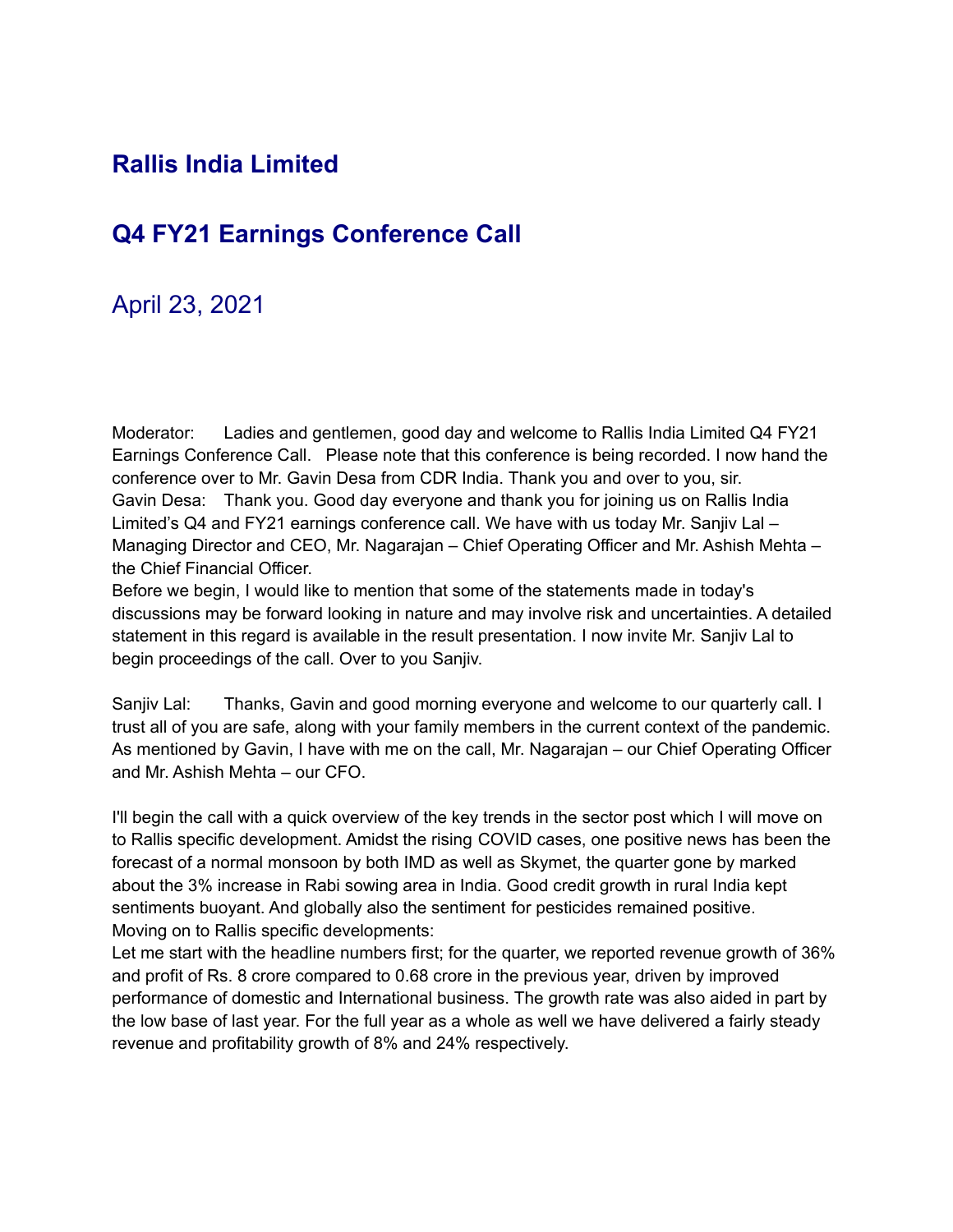More than the headline numbers we are pleased with the factors behind the numbers, which are driving the growth. As discussed earlier, we have invested in capacity expansion in some of our plants, which has been completed. Our new formulation facility is expected to be commissioned during the first half of FY22 and the multipurpose plant later in the year. Our newly launched products are getting a good positive feedback from the customers, although demand generation effort was somewhat hampered through the year due to inability of our team members to engage directly with the farmers. Further our revised credit terms as well have been well received as can be seen by our cashflows and Ashish will address shortly on the same.

Our International business is shaping up well with good demand for majority of our key products. With regard to contract manufacturing business while we are continuing to witness stress at present, we are undertaking requisite steps towards reviving the business. I will talk about it in detail shortly. In the seeds business, we are undertaking steps to address the present cyclicity in our product portfolio.

Let me now dwell a bit more in terms of our strategy for each of our business segments: Starting with the domestic business first. As we have indicated in our previous calls, our efforts are directed towards delivering steady and consistent growth in the business. We have drawn a three-pronged strategy towards achieving that objective, first being to strengthen our product portfolio. We have started that as we are introduced, at least two new products in each year as what we have stated. In FY20 itself we introduced six new products, two of which were in house while the others were co-marketing. Continuing with the same trend we introduced three products during the current year and we expect to introduce new products in the coming year as well which will help us drive the revenue run rate.

In addition to introducing new products, we have also undertaken a detailed analysis of our existing portfolio and have identified product gap to plug, to drive growth. Lastly, our credit terms have been well received by the market not only has our product off-take run rate improved but so has our collection cycle and cashflow as well. We believe the combination of the above measures should help us maintain and drive the business momentum in the near to long-term.

Moving to the International business: We are witnessing steady demand for most of our key active ingredients. We have also selectively undertaken expansion and debottlenecking of capacities where we see significant growth. As most of you may be aware we have completed the capacity expansion of Metribuzin wherein we have a significant presence globally. Further we have also expanded capacities for Hexaconazole and Pendimethalin. Further we are also working towards improving our product mix in this business, registering our own products in key markets and increasing the share of formulation business in the overall product mix. I'm pleased to report that we have already received registration for Metribuzin technical in North America and for Metribuzin formulation in Brazil. Secondly, we are also working towards augmenting the overall product portfolio for the business and are on track to add new products. Lastly, in terms of contract manufacturing while we see softness in the business in the near term, given our limited portfolio, we are undertaking steps towards developing the business to make it a key growth driver going forward. With that in mind, we have put in place a dedicated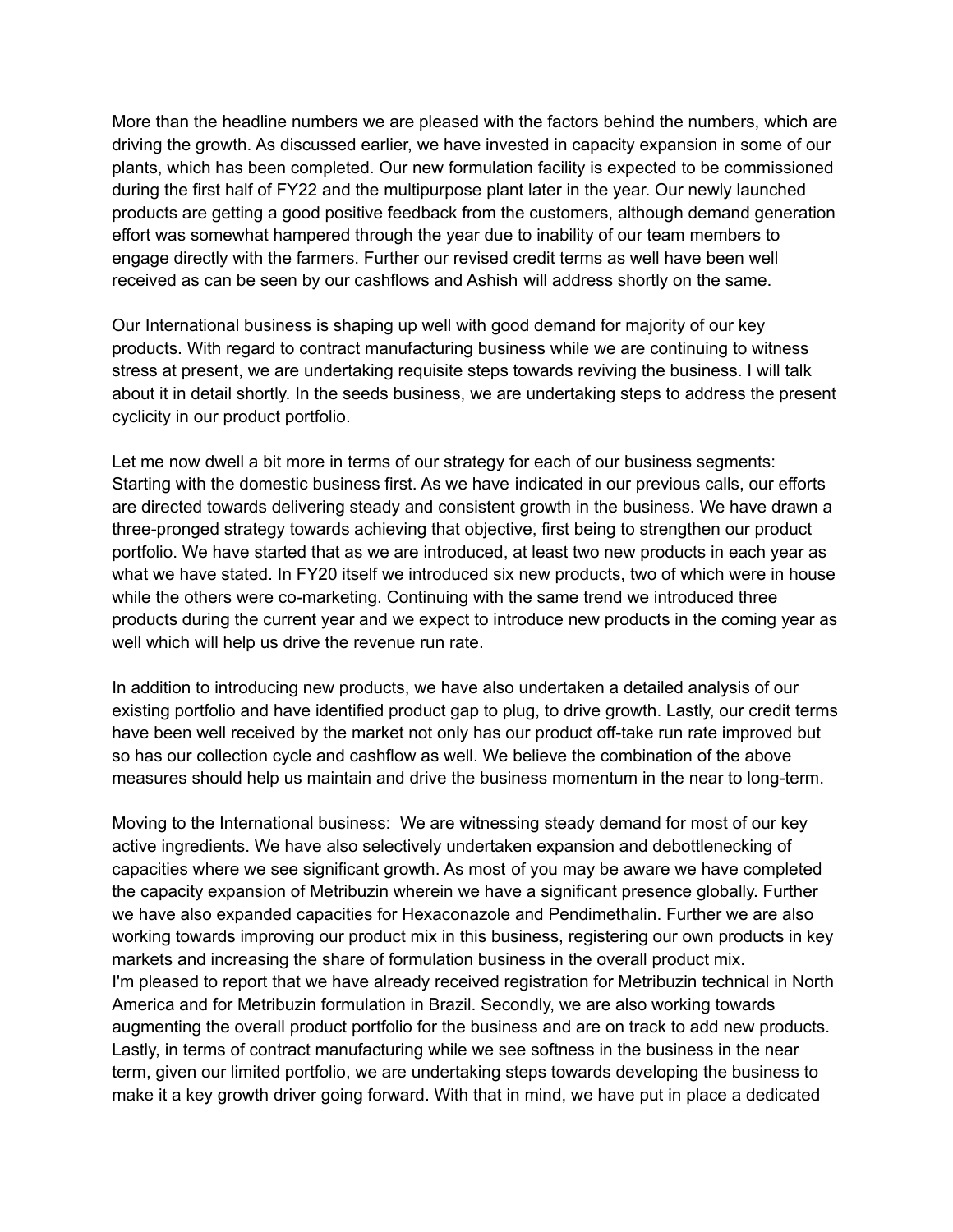team for the business and aim to leverage our strength to develop our partnerships with global players. Our portfolio approach of having multiple business has provided us the stability when some parts of our portfolio are being challenged.

Moving on to the seeds business: As mentioned earlier our attempts have been directed towards building a comprehensive product portfolio to eliminate the cyclicity present in the business at present. We have a strong Kharif portfolio at present with our dominant position across product categories. With regard to the Rabi segment, we are exploring in licensing opportunities to launch Rabi maize and vegetable seeds till the time our own hybrid seeds get commercialized. Hybrid mustard launched recently has done well. We have also during the year launched a couple of new products which have been well received, two new products in maize, one in bajra and one chilli. We are also undertaking investments towards building a strong product pipeline for strategic crops like cotton, maize and vegetables. We are hopeful that these efforts will help us address the existing gaps in the business and enable us to develop a comprehensive portfolio going forward.

A quick word now on CAPEX before I hand over to Ashish:

Of the Rs.800-crore odd CAPEX plan approved by our board, we have firmed our plans for about Rs.550 crore till date, of which as mentioned earlier we have completed expansion of a couple of our products and two more will be completed by June '21, i.e., by the end of Q1, along with the annual shutdown of our Ankleshwar facility. We also expect the CAPEX encompassing our multipurpose pilot plant and automation etc. to be completed during FY22.

#### To summarize:

We believe we are well placed to deliver stable and consistent growth over the coming years. All the businesses are shaping up well, strategically heading in the right direction while some may be ahead of the others in terms of pace and the level of progress attained. But broadly as I mentioned earlier, all of them are heading in the right direction.

With that I now request Ashish to walk us through the financial performance before we open it up for Q&A. Over to you Ashish.

Ashish Mehta: Thank you, Sanjiv and welcome everybody to the earning call. I hope you all are safe and keeping good health.I will quickly go through the financials for the 4th Quarter and then for the full year .

Revenue at Rs.471.26 crore was up by 36% compared to same quarter in the previous year. Operating EBITDA at Rs.17.72 crore compared to negative Rs.9.81 crore in the same quarter of previous year. Profit before exceptional items stood at Rs.9.88 crore compared to loss of Rs.14.08 crore in the same quarter in previous year. There is an exceptional item of Rs.1.68 crore which relates to profit on sale of assets during the quarter and finally profit after tax of the exceptional item stood at Rs.8.12 crore compared to a profit Rs.0.68 crore in the same quarter in the previous year.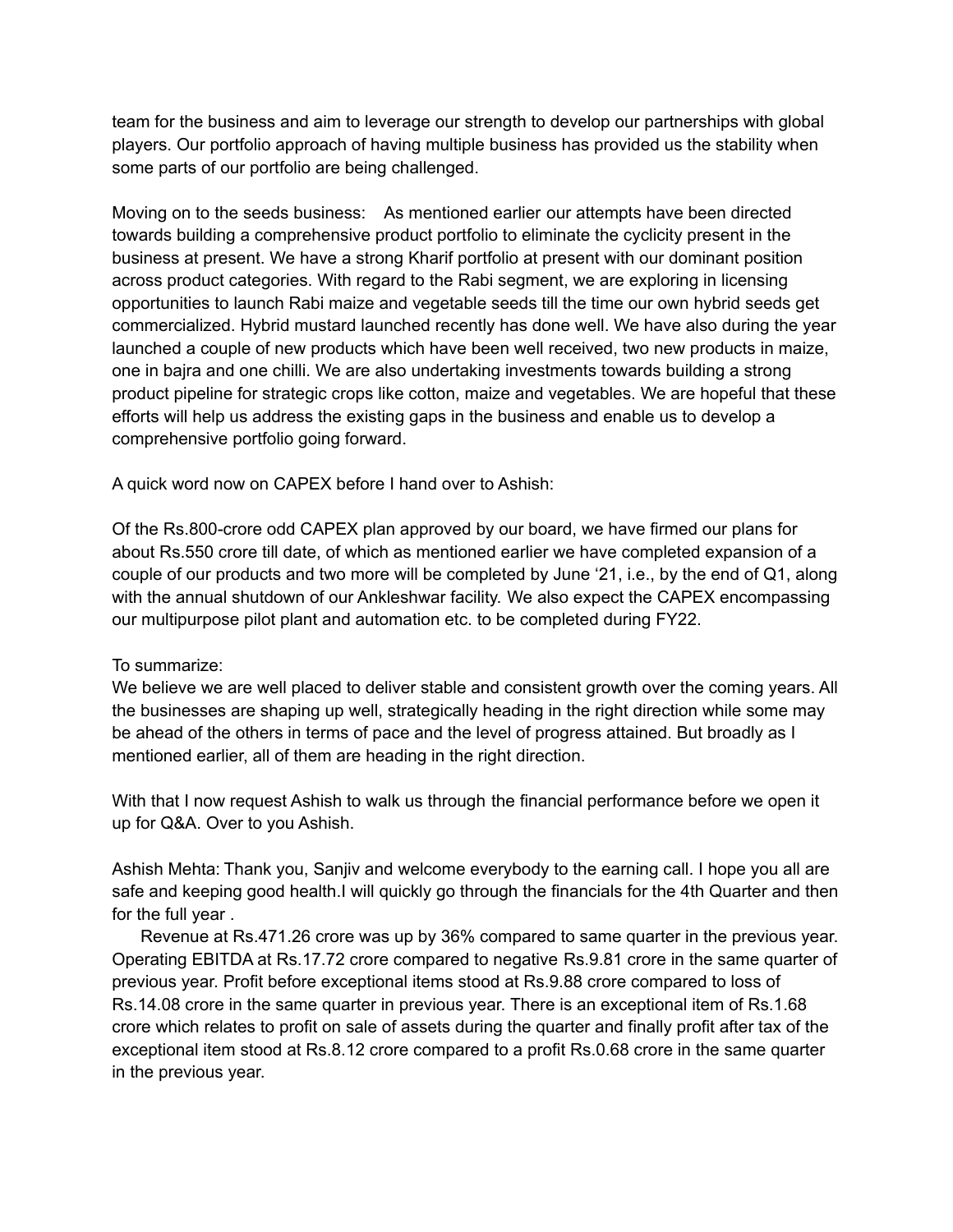**For the year revenue** of Rs.2,429.44 crore grew by 8%, operating EBITDA at Rs.322.89 crore, a growth of 24.5% over previous year. EBITDA percentage at 13.3% compared to 11.5% of previous year, a growth of almost 170 basis points. Profit before exceptional items at Rs.294.06 crore, a growth of 30% over previous year and profit after tax at exceptional item is at Rs.228.58 crore, a growth of 24% over previous year.

Now I will give you the business wise break-up for the Q4 as well as for the year end:

**Domestic formulation business** revenue at Rs.172 crore registered a volume growth of 25% with a price correction of 10% downwards resulting in net growth of 15% for the quarter. For the full year total revenue stood at Rs.1,084 crore versus Rs.949 crore in the previous year; registering a volume growth of 16% and a price correction downward of about 1% resulting in a net growth of about 14%. International business registered Rs.230 crore revenue for the quarter, a growth of 73% over the previous year, largely driven by volumes across all active ingredients.

**For the full year, total International busines**s clocked at Rs.741 crore versus Rs.722 crore in the previous year registering an overall growth of 3%. A breakup of which is largely volume with a price correction, mainly Metribuzin. While growth rate was seen across all major active ingredients, price correction as I said was in the Metribuzin which pulled down the overall growth.

**Crop nutrition**, this includes both GeoGreen and plant product nutrients, net revenue for the quarter was Rs.23 crore compared to Rs.19 crore in the same year in the previous year and overall growth of 21%, largely driven by volumes. For the full year crop nutrition is at Rs.120 crore compared to Rs.98 crore in the previous year registering a handsome growth of 24% again partly driven by volumes. Seeds for the quarter was at Rs.26 crore versus Rs.24 crore of previous year, largely driven by better price realization and revenue for the full year was at Rs.401 crore compared to Rs.364 crore in the previous year. EBITDA for the quarter is 3.76% versus negative Rs.2.8% in the same quarter in previous year and for the full year EBITDA stood at 13.3% versus 11.5% registering an increase of 177 basis points. The earnings per share for the year FY21, is at Rs. 11.75 versus Rs. 9.51 in the previous year.

The company's working capital days were at 86 days versus 83 days in the previous year, receivable days improved to 61 days from 73 days in the previous year. Cash from operating activities stood at Rs.216 crore and total liquid investment as at 31st March '21 stood at Rs.321 crore after meeting CAPEX overflow of roughly Rs.160 crore. ROCE for the year is 18% compared to 16% of the previous year. The Board considering the result is pleased to announce any pretty dividend of Rs. 3 per share compared to Rs. 2.50 paisa per share in the previous year.

That's all from my side, We can now start the Q&A session.

Moderator: The first question is from the line of Rohit Nagraj from Sunidhi Securities. Rohit Nagraj: The first question is in terms of R&D. How does the way product pipeline look for the next 3-4 years? And what would be our focus crops or focus areas from new product introduction point of view?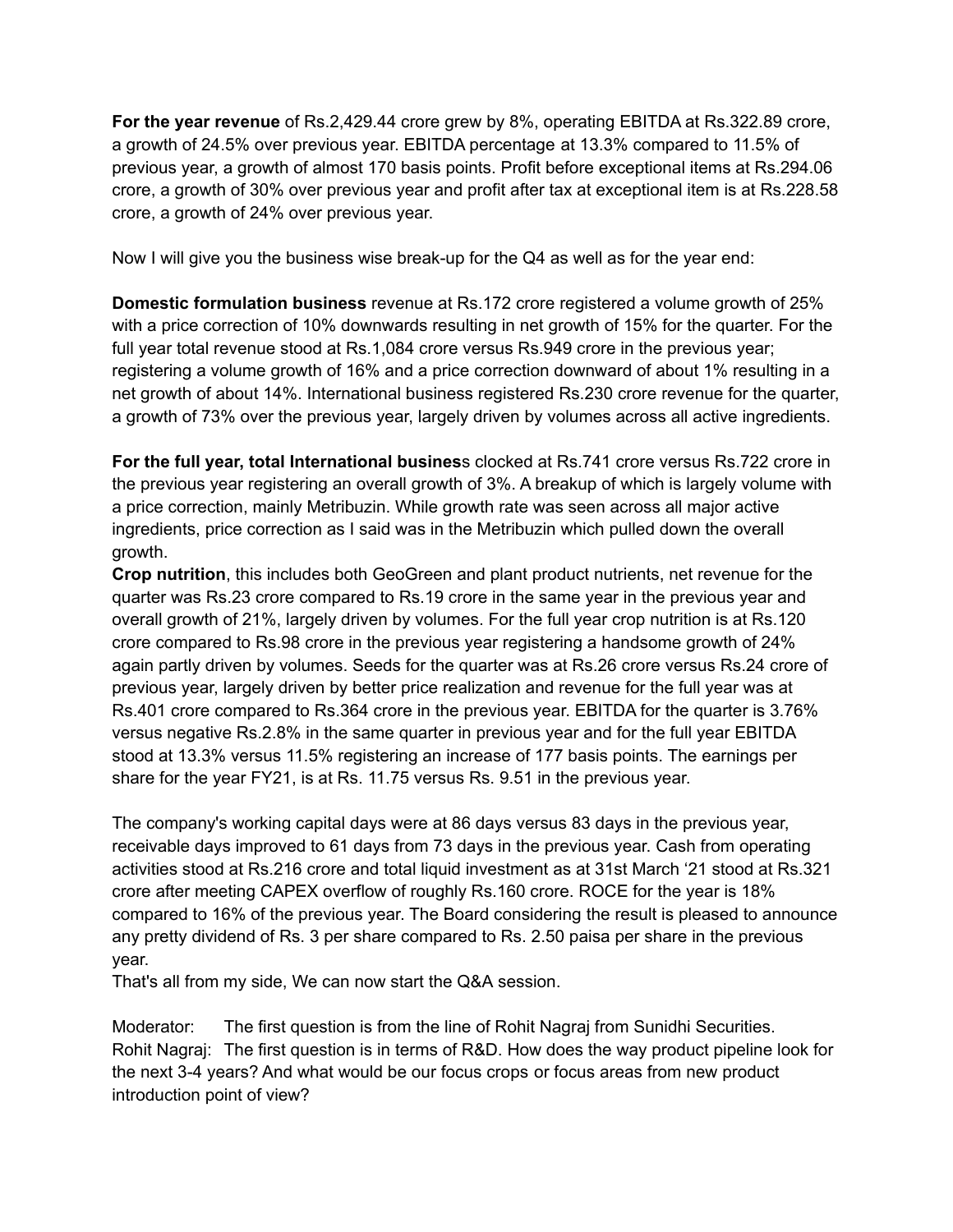Sanjiv Lal: In terms of our pipeline, we have already stated that we will be targeting, introducing at least two new products from our R&D efforts. I would say pretty much we are in line with what we have stated and our pipeline also is looking reasonably healthy going forward. We have done a very detailed Gap analysis of what we need to do in terms of our portfolio. We do have weaknesses in certain segments which we have identified for which the work is currently underway and over a period of time, as you are aware that it goes through a registration process, development process so we will be having these products getting introduced into our portfolio and some of these are related with segments like wheat and soybean. We will be having products in that category as well. And also, herbicides which is another area where we are also working on getting a couple of formulations to strengthen our overall product mix for the crop protection portfolio. Likewise, on the crop nutrition portfolio, we have also identified opportunities for introducing new products. We have seen a good traction for some of the products that we have introduced. Some of them, which we introduced during FY21 included our fertigation related products for vegetables and grapes and we have also introduced neem based products; again for the segment looking at biologicals and we will be having a couple of additional biological products getting launched during the upcoming Kharif season. Specifically on the crop protection, certainly we are going to have two per year and on the crop nutrition side as well, there will be new products as well as on the seeds side where a number of hybrids have gone through the various pre-commercialization stages and we did introduce three new hybrids into our portfolio last year and we look forward to introducing a couple more in each of the years so that will help in refreshing, renewing and rejuvenating our portfolio in all our categories.

Rohit Nagraj: My second question is in terms of geographical revenue target for FY25. Currently we had about 63% from domestic and 37% from International and the target suggest that about 60% domestic, 40% International. Is our focus still on the domestic market, given that there is no material shift in terms of our geographical revenue break-up for the next 4 years?

Sanjiv Lal: It is our stated position that, we want to expand our International business and this comprises both the B2B sales, as well as the contract manufacturing opportunity. And we do see a lot of opportunities in contract manufacturing for which we have already put in place a team to work with various innovators across the globe to see what are the opportunities that we can take forward for partnering on the supply chain of some of the innovators and other users of agro-chemicals including intermediates. We do see a growth in that segment both for actives as well as intermediates and also on the formulations because we have won a couple of registrations. In Brazil we had got one formulation for Metribuzin during FY21; we also have got the approval for an insecticide formulation. We are waiting for getting the state level registration within Brazil for us to commence our sales with the insecticide. We do expect a good traction from our export's business but that is not to say that we are reducing our intensity on the domestic side but I would just like to re-emphasize that the domestic market is a key growth area for us. It is the largest part of our portfolio. We are expanding our portfolio beyond crop protection to crop nutrition to biologicals and of course seeds which is an important part. There is a good pipeline of work which is happening, especially on some of the problem areas which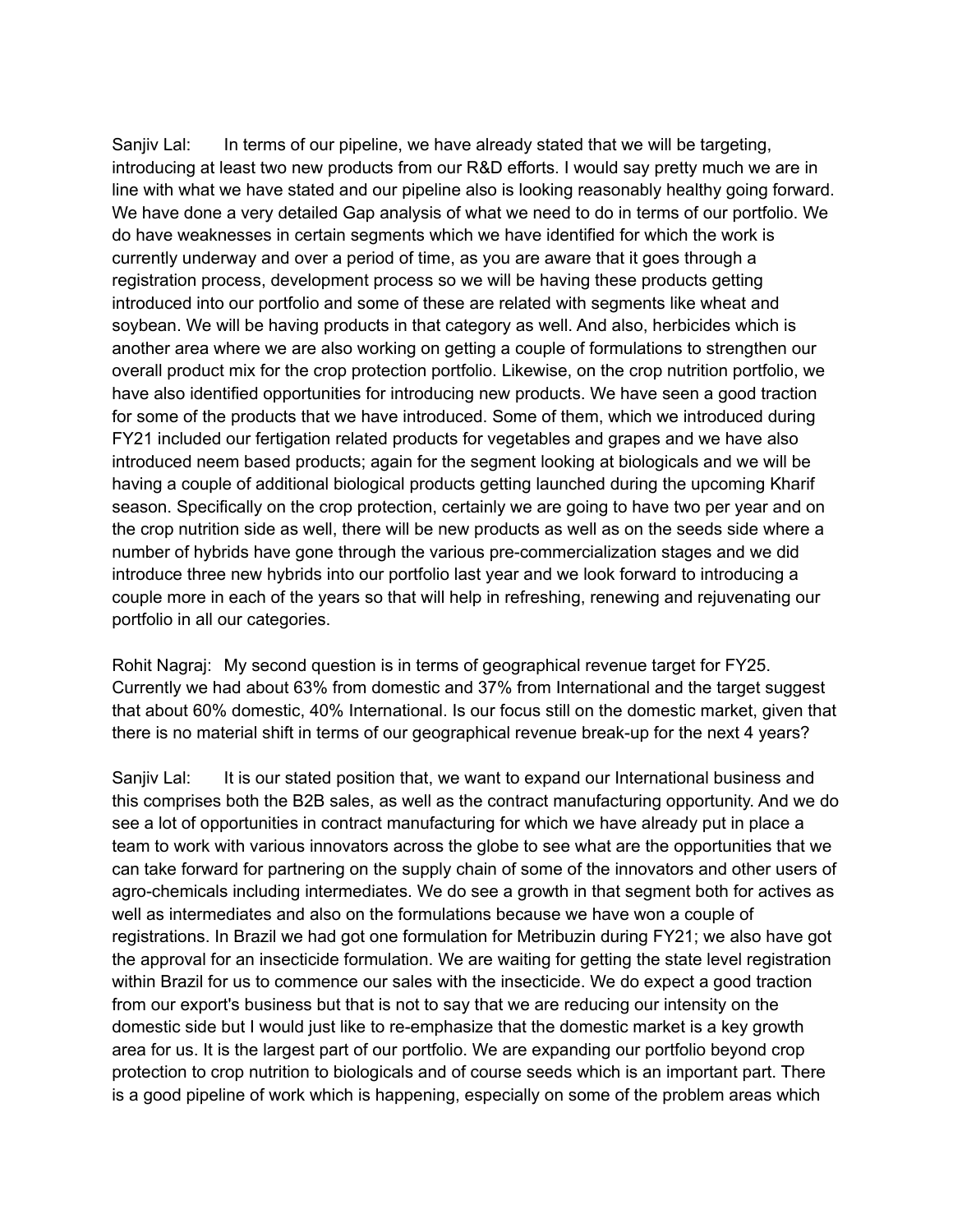we have in our portfolio related with the Rabi crops in our seed portfolio. The work is very much on. So, we will be growing that but this 60:40, I will just like to clarify is related with the crop protection side.

Moderator: The next question is from the line of Varshit Shah from Emkay Global.

Varshit Shah: My question is first on the reach. I think if I to do a simple math that you currently have a reach of 48,000 retailers with 3700 distributors, that's roughly around 13 retailers per distributor but the target which you have set out for FY22 is 65,000 retailers on 4,000 distributors. That's roughly a ratio 16 retailers per distributor. Are you expanding the area of coverage for distribution or is there a change in alignment strategy at the distributor level?

S. Nagarajan: Actually, what we have done Varshit is that, we had done a pilot exercise trying to assess the coverage that we are getting at the retail level. What we find is that there is certainly a scope for us to increase the retail coverage and while we are referring to the numbers at this point in time, what we also feel is that it is important to look at the throughput that some of these retailers are carrying. In terms of numbers certainly we would have to increase but more importantly we would have to increase in the relevant set of retailers who are having high throughput. The intention is to increase the retail footprint and certainly we will be leveraging the existing distribution channel to achieve it and of course, wherever we find that there are pockets where we need to add distributors, that will also be done. That is why we are expecting an increase in both- more retail coverage per distributor as well as more distributors.

Varshit Shah And secondly, on the new active which you are looking forth to add in the coming year so will that come up in the new MPP or you have some capacity on existing MPP as well to start? And if you could give a broader timeline as in H1 or H2, when do you plan to start the new active ingredient for the International segment?

Sanjiv Lal: Varshit this is what will go into the new multi-purpose plant and that plant is getting constructed and we are expecting that we should be able to commission that plant during this year but things may change because of the kind of difficulties that the country is going through with a lot of the labor which works on the project site, having moved away for their own reason. And we are seeing that even at our CZ formulation plant so there the number of people who we really need for completing the project has also decreased. That being said, our intention is to commission the multipurpose plant during this financial year where the new product will go. We don't have appropriate capacity available for us in the existing plants because most of them are dedicated plants.

Varshit Shah: Can you just call out the CAPEX plan as per today's plan for FY22, in terms of spends?

Sanjiv Lal: We have an overall plan of in terms of cashflow, we have done about Rs.158-Rs.160 crore during FY21 and we are expect cash-flows of about Rs.250 crore for FY22.

Moderator: The next question is from the line of Chintan Modi from Haitong Securities.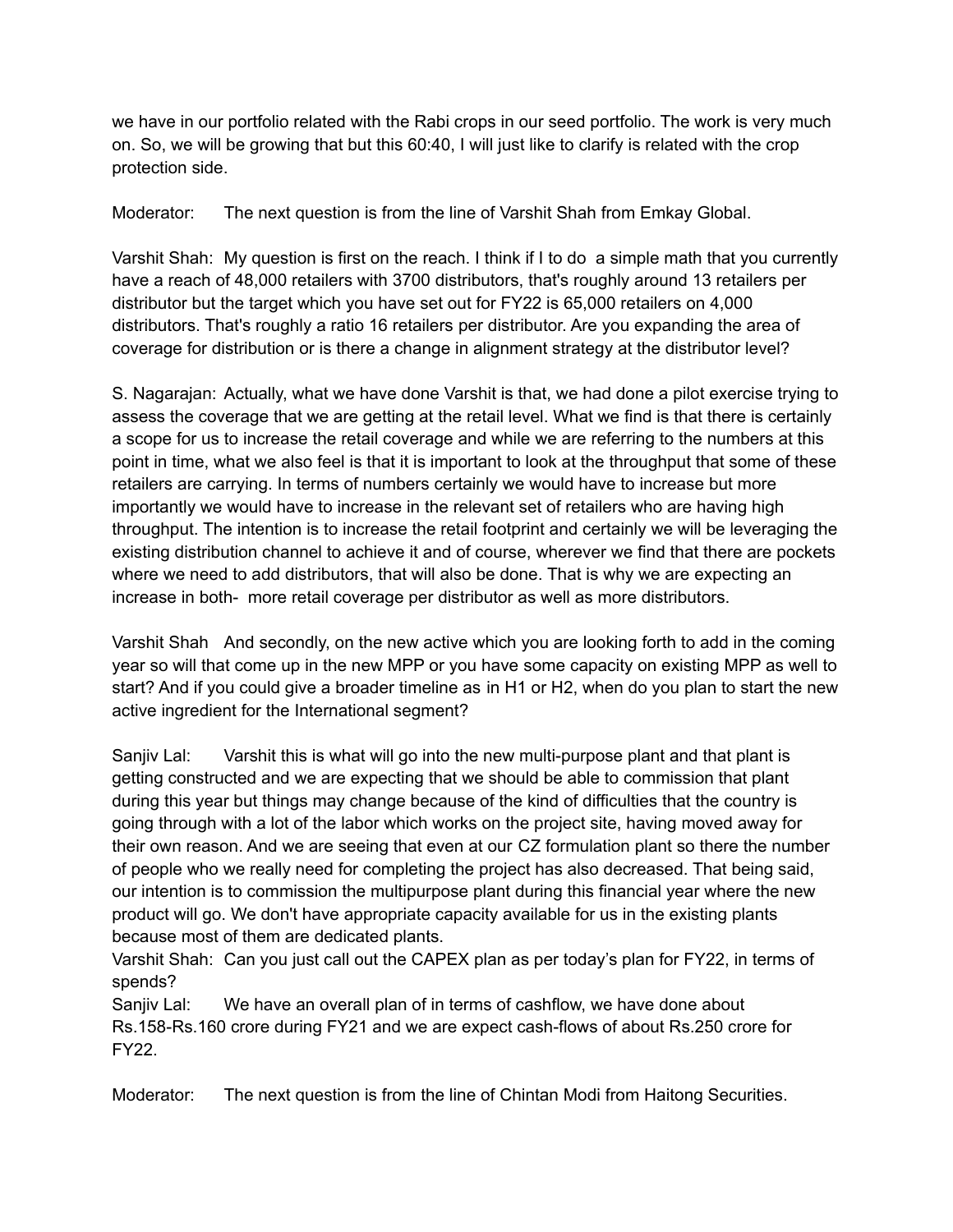Chintan Modi: One, if you could discuss a little bit more about this new product launch i.e. Eevee. What is the kind of market size that you are looking at? How are we planning to scale that up? So, that is one thing and also from this Gap Analysis perspective where you mentioned wheat and soybean will be our focus. Could you help us understand what would be the current portfolio in terms wheat and soybean and any potential launches in this same in next year?

S. Nagarajan: Eevee is a combination of a Strobilurin and a diamide. It is a fungicide plus an insecticide combination. It is in that sense a unique product, Kryzoxymethyl plus Flubendiamide. This formulation is aimed at a couple of crops. One is paddy and the second one is vegetables and particularly in vegetables, tomato. In the case of both these crops, it would be useful in the middle stage of the crop. For example, in the case of paddy, between 45 to 60 days and in the case of vegetables in the flowering and fruiting stage so not in the early stage of the crop, not in the end stage but in the middle stage of the crop and it is aimed at sheath blight and leaf folder. These are the problems of the farmer that this particular combination is expected to address. It is a product where the cost of application is a little bit on the premium side. It's closer to about Rs. 1400 per acre so it is a bit of a premium product and therefore it would be found attractive for farmers facing specific kind of let's say difficult problems in some of the premium geographies. For example, in the case of paddy, we would expect that places like Punjab, Haryana, Utter Pradesh; may be in the case of tomato, it would probably be places like Maharashtra. These are the kind of places where we would expect this product to be of appeal because we must remember that there are also lower cost products that are available. But of course this one is having utility in a more difficult situation, more stressed situation. The overall market size for this product for paddy and tomato, for sheath blight and leaf folder maybe is about Rs.700 to Rs.800 crore overall market but as this product would be in the premium end of it so maybe the addressable market, what we can think of is maybe Rs.150 to Rs.200 crore. This is some detail about Eevee. We have introduced this product and this would be the first year effectively of seeing the ramp up and so on. As far as soybean is concerned, the last year we had introduced a product called Enzip. It was a co-marketed product and towards the end of the previous year, that is FY20, we had introduced Impeder which was for the wheat segment. We have a few introductions that have gone in. There are many more which are in the pipeline which our R&D is working on. Parallelly we are looking to strengthen our distribution infrastructure like we already spoke about in the previous question in specific geographies, Madhya Pradesh and also parts of North India, where wheat is grown to take advantage of these product introductions.

Chintan Modi: My second question is with respect to the International business where we have seen volume growth but wanted to understand more from a price recovery perspective. Last quarter also we had seen raw material prices increasing and that has intensified further. Have you seen any price increase because at least in the domestic market in Metribuzin, Pendimethalin we are seeing some good amount of price uptake so in that perspective…?

S. Nagarajan: If you take the full year perspective, FY21 over FY20, we do find that international prices of Metribuzin; what we have been able to notice is that there is an average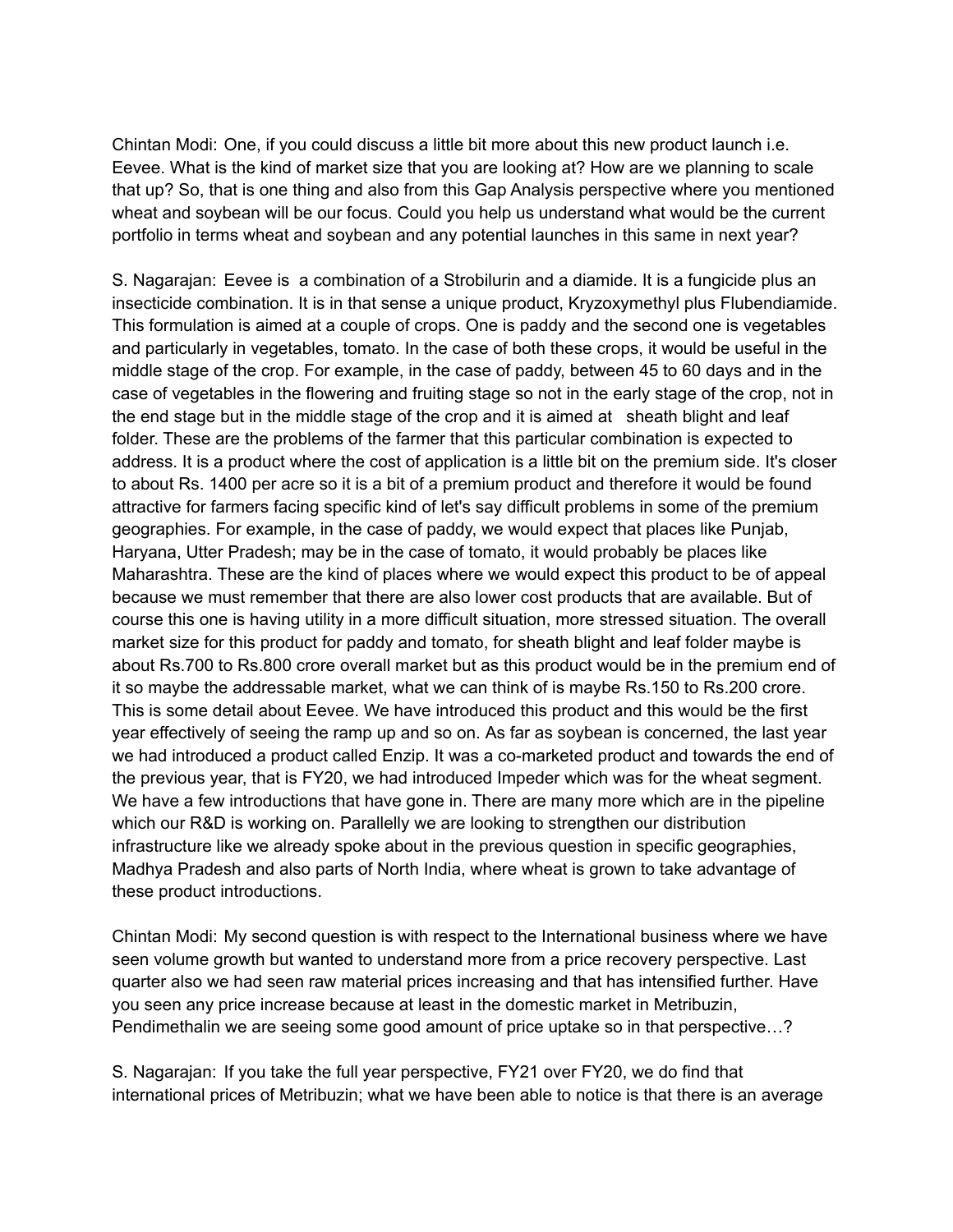drop of about 40%. That is the YoY drop. However, something which has been picking up, from having hit a low point in Q3 so through Q4 we have witnessed some improvement but certainly if you still take the annual comparison, it is definitely low. We do think that it will improve progressively over a period of time. In fact, that is the reason why that although we had volumetric growth in Metribuzin, Ashish already mentioned about the increase in revenue of the B2B business. It has moved up this year to Rs.740 crore compared to Rs.722 crore in the previous year meaning a growth of just about 3% but that is in spite of having volume growth in all the active ingredients and really this 40% drop, in prices has actually contributed to the revenue actually growing by only about 3%.

Moderator: The next question is from the line of Amar Maurya from Alf Accurate advisors.

Amar Maurya: Sir firstly, after consecutively 3 years of EBITDA margin contraction in FY21, we had reported a 1.6%, 170 basis point expansion in the margin. Do we see this trend to continue from here on?

S. Nagarajan: Maybe we can talk about some of the initiatives that we have taken and in terms of going forward, what are the things that could influence it. One is certainly we have looked at our portfolio and tried to prioritize certain products where our margin profile is a little better in the domestic business, domestic crop protection business. That is one of the initiatives we have taken. We had also adopted what you can call as a high-frequency pricing approach this year, consequent to the volatility that we anticipated and later witnessed as well in terms of our procurement prices. We also had to contend with the kind of price changes on certain products like Metribuzin which we spoke about in the International market which went in the opposite direction. As we look ahead, we think that some of these approaches we will certainly continue. We will continue to have a focus on the product portfolio as far as possible try and emphasize the better margin products. We will certainly have a very close pricing approach because we do expect the volatility to continue if not actually increase really. On the International prices certainly, we do expect some improvement in the Metribuzin prices but like it was mentioned in the earlier call there are a couple of active ingredients, where perhaps the International prices are a little bit higher than where we would expect them to settle down at. Pendimethalin was one of the examples that was cited so maybe there could be a little bit of moderation there but overall, we do think that this approach and this kind of an outlook and the monsoons in India are predicted to be good. The unknown factor is the extent of COVID impact but if you keep that aside, we would be positive about the evolution on the margin front.

Amar Maurya: Second question is on the CAPEX. If I see currently out of the Rs.436-crore kind of a CAPEX at least Rs.230 crore kind of a CAPEX would be a revenue generating CAPEX so I am eliminating the formulation, pilot plant and the R&D facility CAPEX. In that historically we had generated 2.5 fixed asset turnover ratio, even if we consider two times fixed asset ratio then also it's round about Rs.450 crore revenue and remaining Rs.364 crore CAPEX which is yet to be planned, which will also have a potential revenue of round about Rs.700 crore. So, is it fair to assume that in next 3 to 4 years, we are building a base for something around Rs.1,200 crore of CAPEX additional on top of whatever is there in the business and this will be materialized in this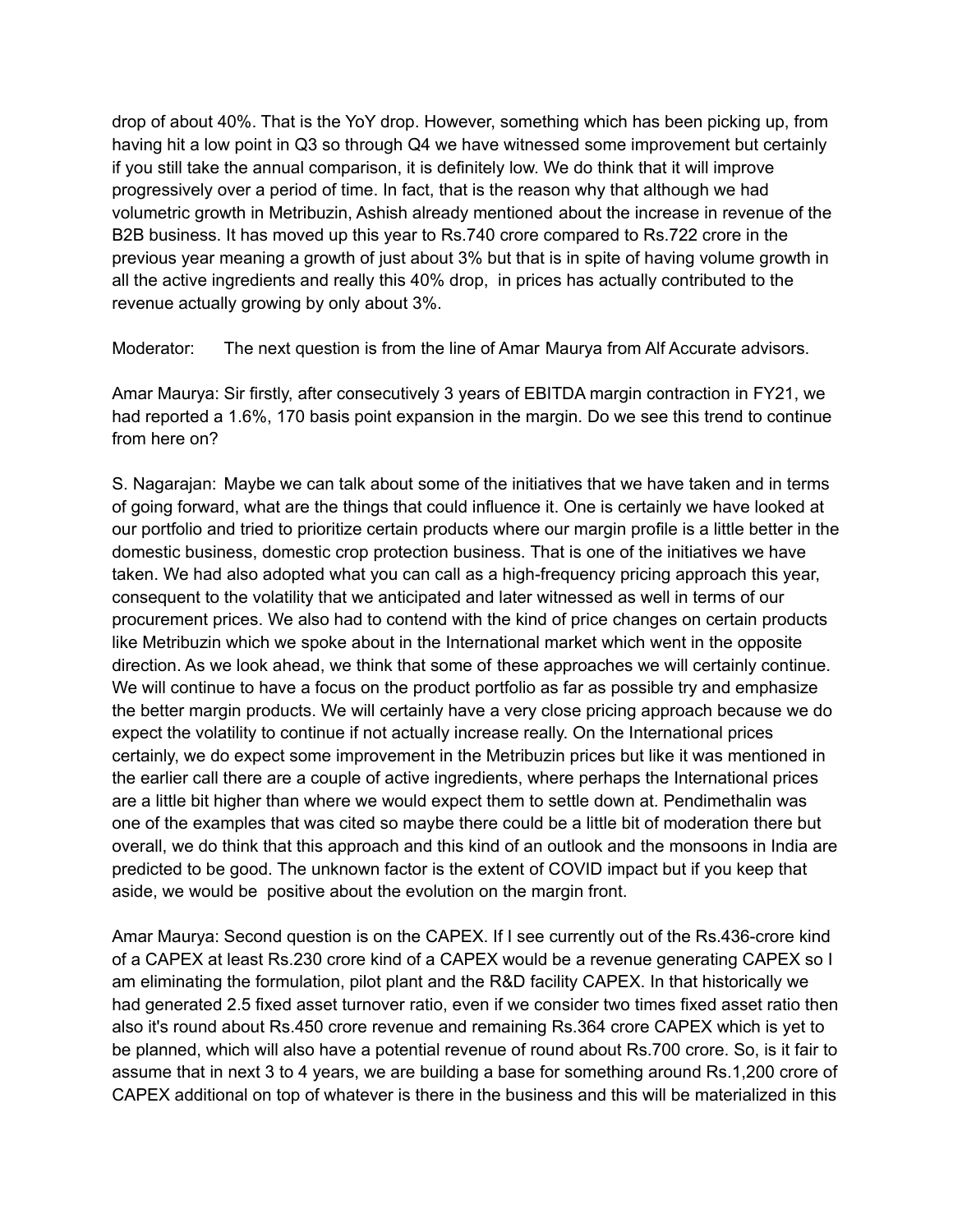3 to 4 years' timeframe? So, I will just repeat again. Out of the total 436 crore of CAPEX which is outlined so what I am doing is the formulation plant basically was a shift. So, it's not going to…

Ashish Mehta: It's not a shift Amar. I don't think it's a shift. It's a new formulation plant where new products will be produced, nothing to be done from the existing plant, where we have a formulation business.

Amar Maurya: Then the revenue growth will be I mean I am just assuming that then the revenue potential would be higher than the Rs.1,200 crore. Idea is that can we address this kind of revenue potential in next 3 to 4 years?

Sanjiv Lal: Our CAPEX program is intended to expand our manufacturing capacity and while you have got your math Amar, but we are looking at investments which are value creating. We use internal rate of return to determine whether we should make the investment or not and while you have carved out what looks like a value creating through volume growth, but I would also like to add that things like pilot facilities and all these are all part of the value creating process only because without that we cannot commercialize some of the things that we are doing in R&D.

Amar Maurya: What I am trying to understand, out of this total CAPEX of Rs.800 crore, whichever we have planned, is it fair to assume that what kind revenue potential it can generate?

Sanjiv Lal: Again, it's a little difficult to answer that question in a straight way Amar because the volumes don't come out in the first year of commissioning these kinds of assets. So, ultimately, they may reach the numbers that you are proposing, maybe even more but that is the approach which we have to take. Unless we build the asset, we will not be able to get the volume.

S. Nagarajan: And also Amar just to add, the way we have done it, every single one of these CAPEX proposals actually we evaluate as part of our investment process and some of them may involve products which are let's say of slightly lesser margin and therefore higher revenues so that the combination of the two kind of justifies the business case. In some cases, it may be a higher margin product but at lower revenue build up and the third thing is that when you have debottlenecking investments like for example, when we have talked about expansion of Metribuzin or debottlenecking of Hexaconazole, the additional revenue that you may get for a particular level of investment, i.e., for the marginal investment may be quite a bit different compared to the average investment. So, it is a combination of all of this and a formulation plant obviously as you know is quite a bit different in terms of the asset turns if that is what you are trying to make a judgment on. It's a little bit hard to quantify in that way but all these investments including pilot plant for example, these are all value creating and are required in order to bring some of the active ingredients that we are developing in our laboratory into the market. They are all value creating is what we would say.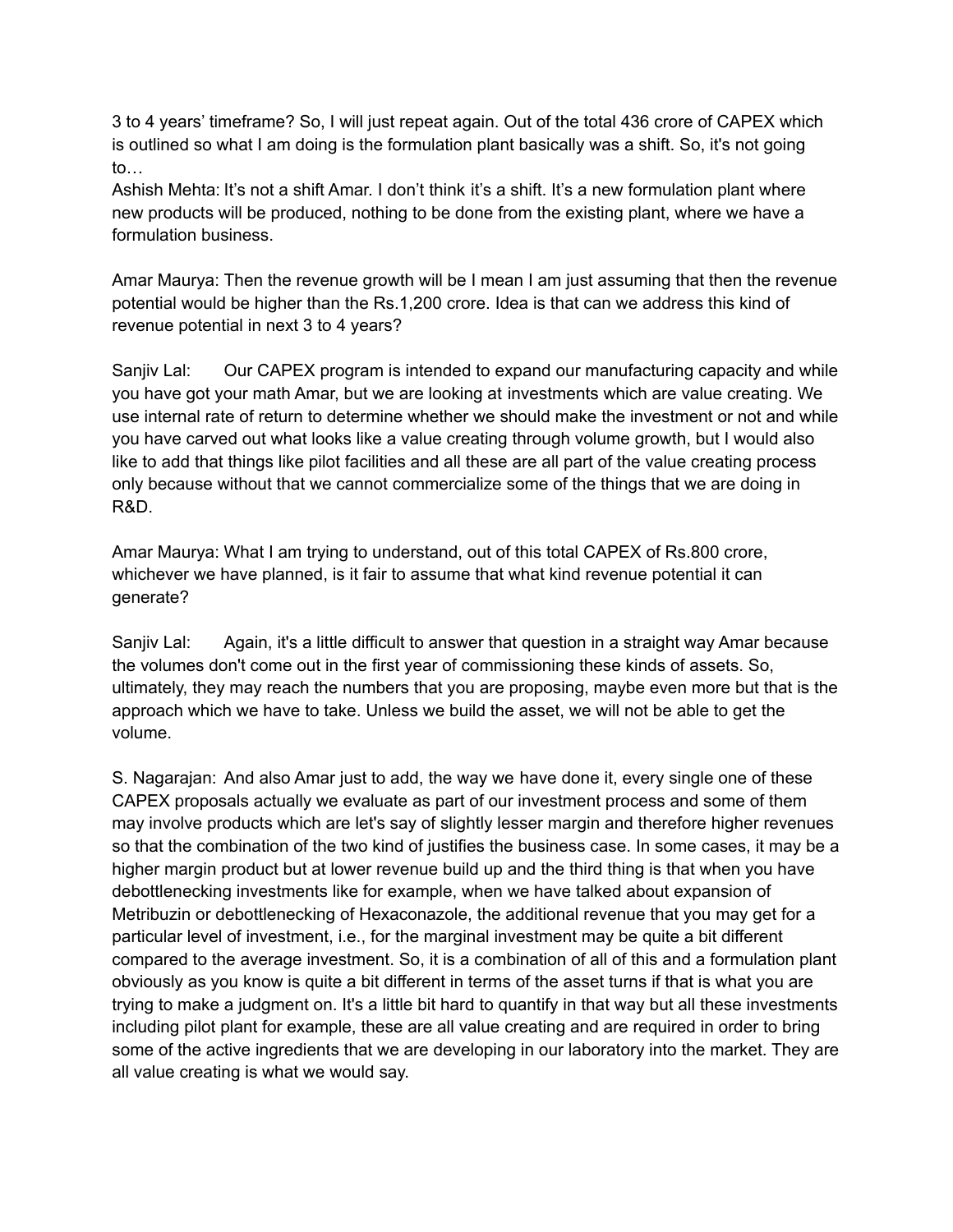Amar Maurya: In this typical 2.5x kind of asset turn normally it takes how much time to reach to that kind of levels?

S. Nagarajan: See, that's what again like Hexaconazole debottlenecking, we have already started reaching, we implemented the project last year FY21 and as of March we are almost hitting close to 100% of the utilization. That way it is very quick but if it is a newer product then it will also depend on the off-take of the product,. We have to secure the customers or get the kind of confidence in terms of the volume build up. It will vary whether it is a debottlenecking or whether it is a new active ingredient. Formulations also, it will move at a particular pace because in the first year we would be doing introduction of the product, demand creation and then after that we would also have to follow it up with multiplying the original set of users. It will depend on whether it's a debottlenecking, new AI or a new formulation.

Ashish Mehta: Just to take an example Amar and to make it more clear; like in case of Metribuzin when we expanded in two phases, if each equal to 500 tonnes, total investment was around Rs.35-Rs.40 crore. But if I were to generate the revenue and considering that the capacity is being used fully; 1000 tonnes would roughly give a revenue of almost Rs.130 to Rs.140 crore. In that case, if you see the asset turnover will be looking much-much higher and in a case of a formulation plant, the plant is always built at a very-very high capacity. Again, it depends on what type of product you are doing, whether it is a low margin and a high value or vice-versa. There it will be difficult to say that whether the asset turnover will be 1.5 or 2 but yes over a period of 3 to 5 years, it will be reasonable to expect a minimum asset turnover ratio of 1, minimum.

Moderator: The next question is from the line of Nitin Gosar from Invesco.

Nitin Gosar: If you can help on some update on CRAMS. I think I missed out probably on the update. Second is, if I were to look at the numbers, after 7 years, we have crossed the earlier reported high numbers on EBITDA and PAT and I recollect when you took the charge 2 years back, you highlighted revenue will flow earlier and margin will have its own journey to play out over a period of time. Where are we in that journey where revenue has started to flow? Are we closer to the mark where margins can respond at a faster pace, incrementally from here on or we are still in the investment phase?

Sanjiv Lal: Nitin, I would say that the margins and all are function of the portfolio, and we are in the process of re-looking and renewing and rejuvenating our portfolio. That will happen over a period of time and therefore we have prioritized our growth to say that we need to build scale and that is what we are doing. I would say largely we are moving in that right direction. And as far as the contract manufacturing is concerned, you are aware that we do have a limited portfolio and as part of this portfolio one of the product is linked with the Airline industry through the polymer and that had a significant setback on account of the difficulties that sector is facing. We are expecting that maybe towards end of FY22, that will also revive and then we will be back to a good trajectory as far as the polymer is concerned. But what is more important from our perspective is to expand this portfolio and look for newer opportunities and as we had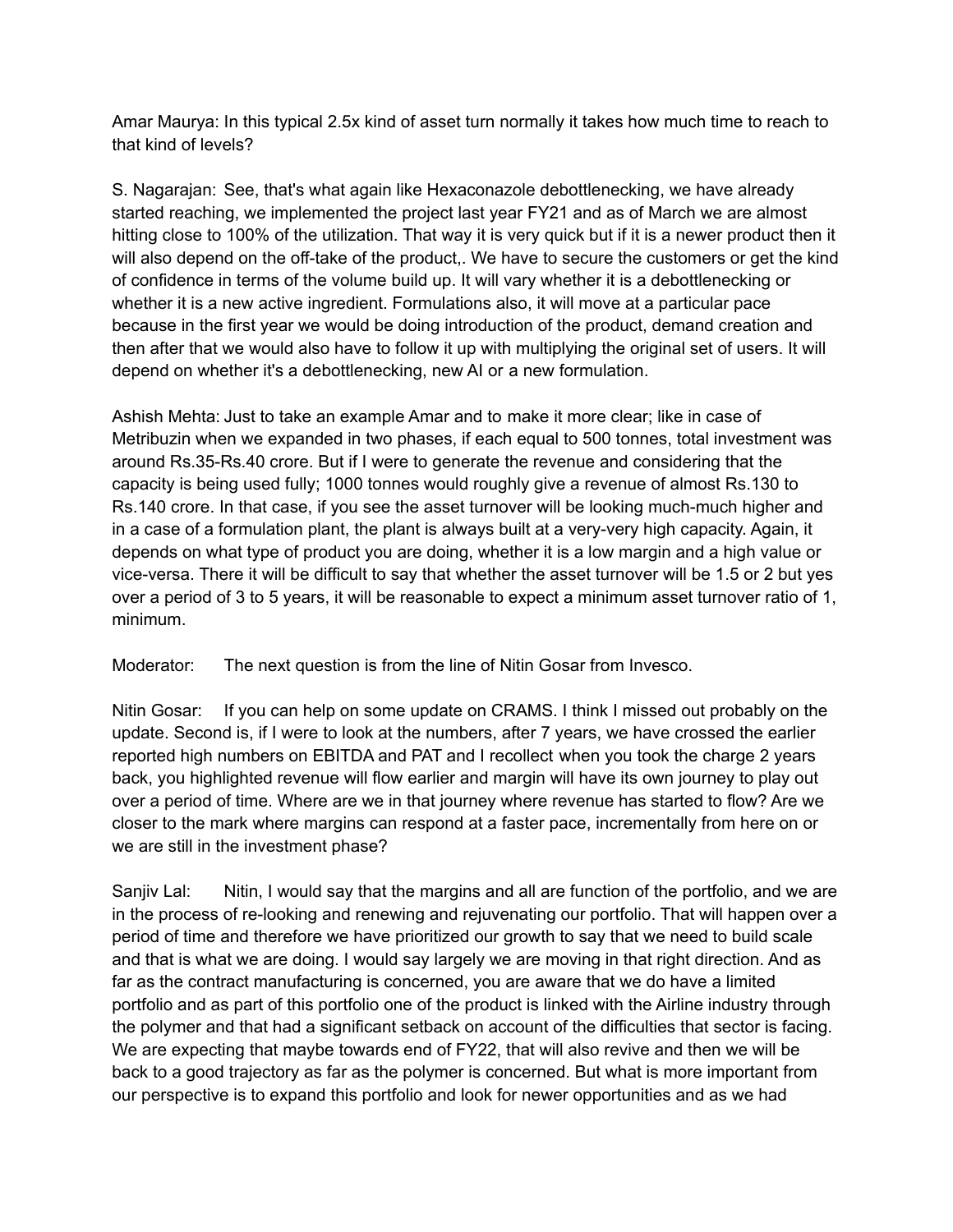mentioned in earlier calls, if you had been part of that; relative to some of the other players who have become fairly big in contract manufacturing we are in a much, I would say, weaker position in this particular category. It is a category that we have to build over time for which we have put a team in place who is now engaging with both International players who are doing formulation work, who are doing the B2F, the farmer related engagement so both for active ingredients, for formulation exports, we are looking at the entire portfolio, including intermediates. That is the work which is currently underway and it will take time for it to build up. We have resourced it and we expect that over a period of time, we will start getting a couple of contracts to build up this portfolio. As of now, I would say it will be work in progress. Moderator: The next question is from the line of Abhijit Akella from IIFL Securities.

Abhijit Akella: First, just a clarification on the margins this quarter, the expense lines rather, both other expenses and employee cost seem to have increased quite sharply compared to the run rates we were running at in the previous three quarters of the year. Just trying to understand what might have driven that and what we should expect for these lines going forward in succeeding quarters?

Ashish Mehta: Abhijit, on the employee cost you see there's always an impact of actuarial valuation which comes at the quarter end, that is one impact which we have and another impact is only increase in headcount which we generally do or the placement of the people going around and also filling up the important portfolio gaps or rather territory gap. So, that is more of an investment. Other expenses for the quarter looks high because if you see in the first six months-nine months, the intensity of the field activity was very low due to COVID ,but in the last few months with relaxation in Covid guidelines the travel started happening, more of a field activity started happening. You have seen numbers of field tours were deployed more or other more means in terms of the previous quarter. The sales promotion activities were also being done aggressively, perhaps the expenses where there so in the fourth quarter, that is why the other expense looks a little higher. That is the explanation for it.

Abhijit Akella: The other question I had was just with regard to this CAPEX and the sweating out of the assets that we've commissioned. So, Metribuzin while you mentioned Hexaconazole you're already doing a 100% of what you commissioned, how does it look like in the other products where we expanded capacities over the past year?

S Nagarajan: Last year, in addition we had a Kresoxim Methyl plant also commissioned; debottlenecking again and that is also running at almost full capacity. As far as Metribuzin is concerned, we are also in the process of reorganizing our equipment from their present location to a consolidated location, so that we are able to better drive efficiencies in operations. In anticipation of that disruption, which we had expected to take till the end of the quarter Q1. So, April, May, June, In anticipation of that disruption, we had planned to take the production right up to March as full levels of capacity, even though the demand side has been somewhat soft. Therefore, in a way you could say that we have been running at full capacity utilization on the Metribuzin as well. But I think with the understanding that the demand side is certainly not running at the full capacity utilization levels, the demand is still continuing to be soft. Acetamiprid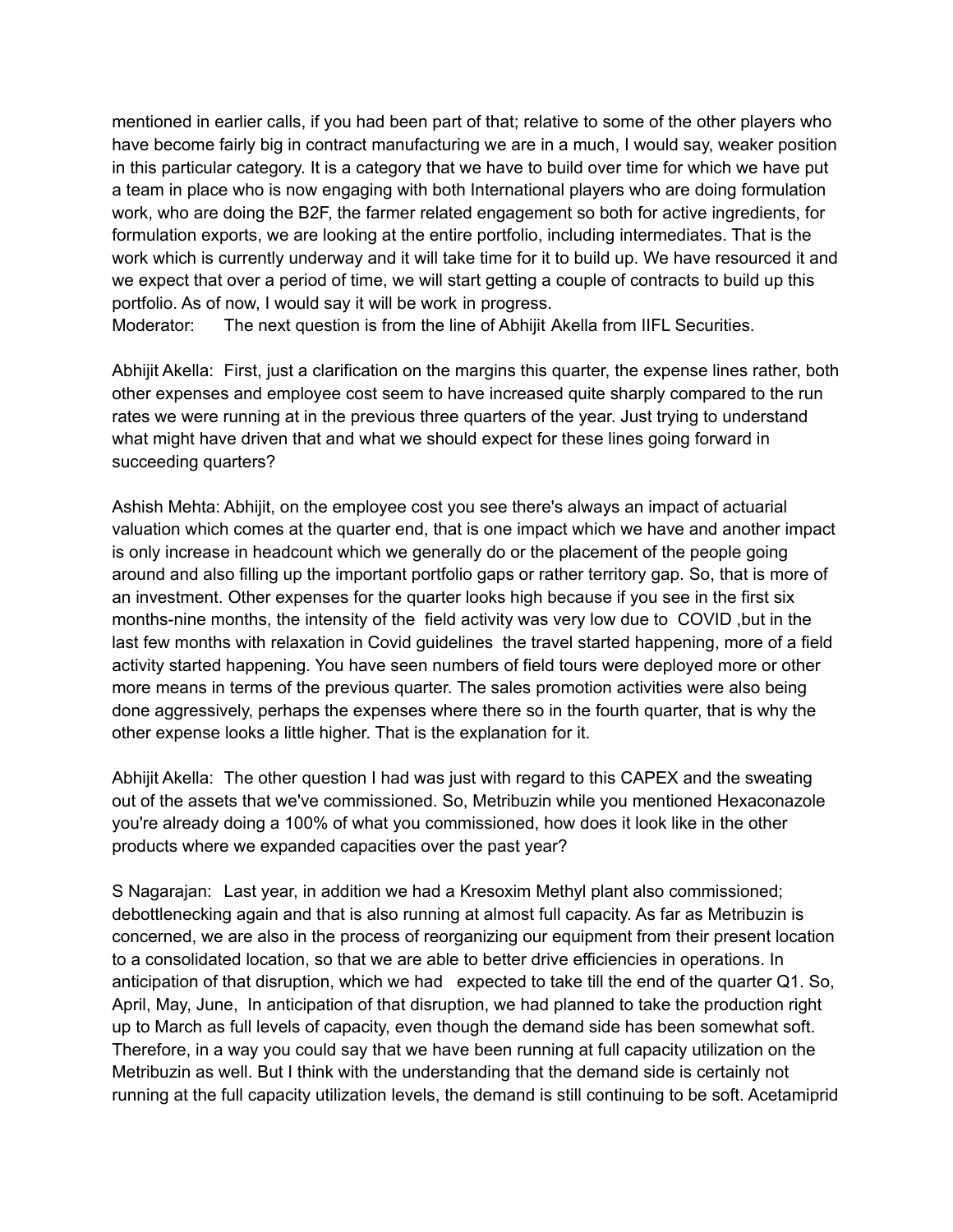and Lambda are projects, which are under execution now, so I guess once they are executed, we will come to the utilisation levels. But in the first year we have not planned 100% utilisation for both these products. These are as far as the active ingredients are concerned.

Moderator: The next question is from the line of Tarang Agrawal from Old Bridge Capital.

Tarang Agrawal: The placement season has commenced and IMD has come up with the positive forecast for monsoons. But the spread of virus seems extensive through the country. in this backdrop I have a couple of questions. One, how are you seeing the demand of your products in the domestic market and what are the bottlenecks that you're seeing in placements, in terms of logistics, availability of manpower so on and so forth? So, that's one and the second, are you witnessing any change in cropping patterns especially because domestic trends appeared to be decoupled from what's happening globally?

S Nagarajan: Coming to the COVID impact, I think without sounding overly negative, I think it is to be acknowledged that the challenges posed by COVID are significant on multiple dimensions. We have had some of our staff for example, COVID positive, in many of our factories, we have had challenges on the raw material and packing material front. We have had challenges in terms of getting the required labour for our formulation plants, as well as in our third-party formulators for them to be able to get the labour and certainly transportation, either inbound as well as outbound, both arrival of raw materials into our plant as well as dispatches from the plant to the markets. We also have challenges in importation of materials, because of various kinds of lockdown, lesser percentage of people permitted to work, leading to delays in being able to clear the materials which may have arrived at the port. So, I would say that the challenges are on multiple dimensions, some of the actions that we are taking, I guess, the most important and the first one that we are prioritizing is the personal health and safety of our staff, so that we have very clearly communicated is the number one priority. Secondly, we are also prioritizing the operational safety in our plants, because as you know some of these things even in the last year, learning from the last year have led to a lot of mishaps in a number of plants across the country, whether in this industry or in other industries. Obviously we are constrained to prioritize the areas which we will take up during our annual maintenance shutdown, which is presently underway in couple of our plants, but we are certainly prioritizing the high risk areas you can say.

For raw materials, we are focusing on stocking up wherever possible, even if it means a higher level of inventory. In fact, last year also we had adopted a similar kind of approach. I think we will deploy a certain amount of capital in raw material stock-up and perhaps even in finished goods, production and stock up. Like in the case of Metribuzin that we alluded to earlier. For packing materials, we are trying to sort of bring them in as much as possible, but we are to a great extent dependent on a number of our suppliers. We have obviously tried to have a diversified base of suppliers, but certainly I think that is one very important area and that in fact has also delayed to some extent our new brand architecture rollout, because we are finding that it is little bit hard to get the required complement of packing materials for all of our products. But I think that is something which we are living with and we will probably focus on getting the material out, even if it is in the old brand architecture, but parallelly try to get the new brand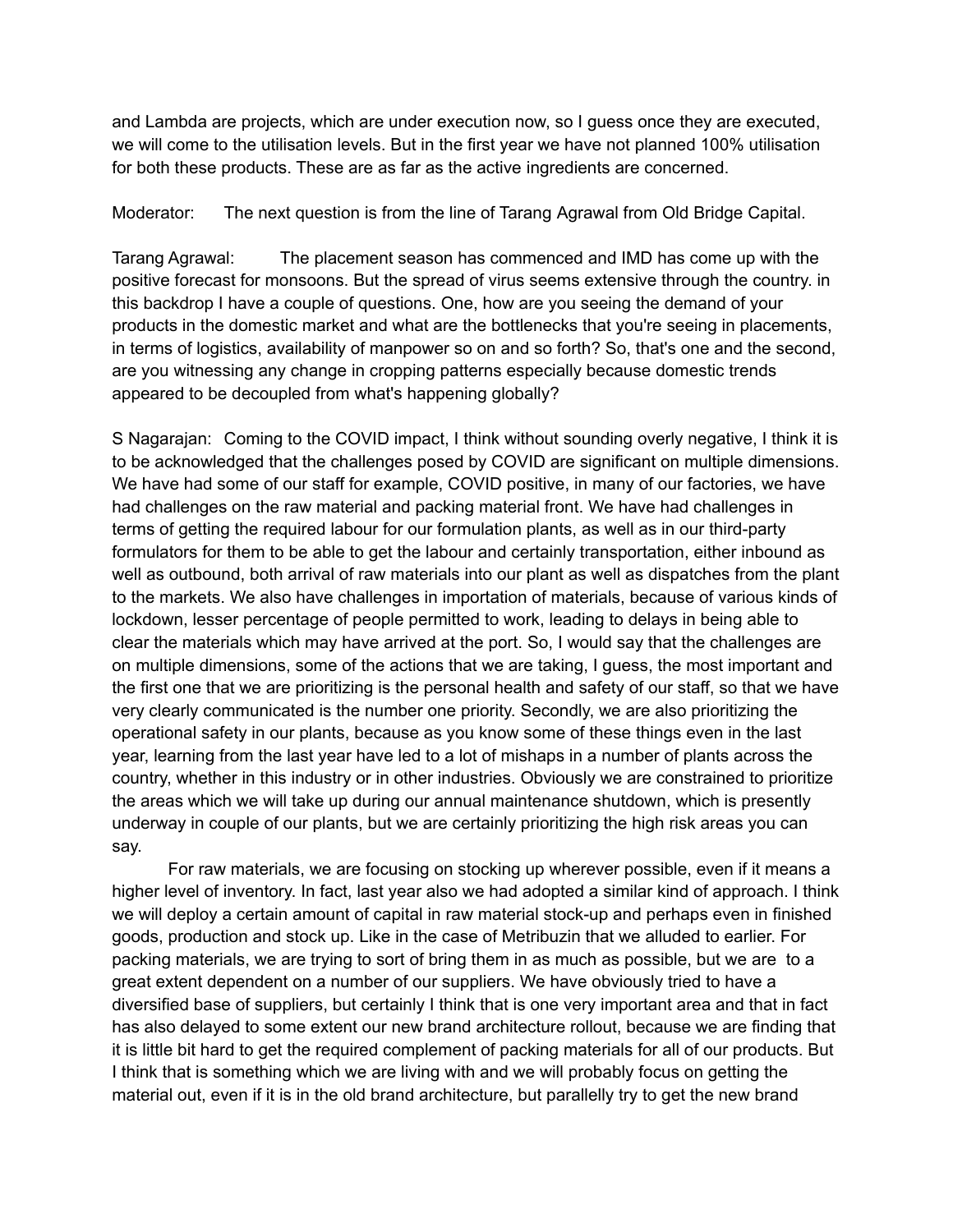architecture going. On the logistics front, yes, I think there are challenges, so we are trying to sort of prioritise as much of stocking in the tail end of our supply chain rather than in the fountainhead of our supply chain. We have a couple of hubs in our domestic formulation business and we've got a number of depots, 25 depots across the country. I mean, the more efficient way would obviously be to stock up at the hub and then move it to the depot as and when the demand arises. But I think that is the more conventional route we are now trying to be little bit unconventional there, trying to actually stock up at depots to overcome the logistics challenges whenever we are able to get the trucks and all of that, we are trying to prioritize that.

So, these are some of the actions that we are taking and we will have to actually there is no prescribed formula that we are able to sort of identify, we are just trying to do the best under the circumstances. I think that is what we tried last year, and we are encouraged by the success that we got last year. We'll continue to do that this year as well.

#### Tarang Agrawal: How are you seeing demand for placements?

S Nagarajan: Demand for placements is positive, like you said IMD, Skymet everything is giving a positive picture. One of the things that we also learned last year which I think we have called out in our investor deck also, is that we found that because we are constrained in terms of physical demand generation, we were forced to rely on digital means but then the digital means are useful as a reminder medium not necessarily to position a new product. So, we were in a sense challenged in terms of scaling up some of the new products where the benefits had to be kind of demonstrated to the farmers. So, the share of the legacy products, the brands, which were strong in our portfolio that has actually increased last year. So, this year we were hoping that if COVID had abated, we would have had a better chance. I mean looking at the way things were in Q4 when mobility was possible, we thought that we will really be able to ramp up our demand generation for the newly introduced products of last year and the year before. However, I think that is something which may now prove to be little bit more difficult. We would expect therefore the trend of last year to continue, which is that the legacy products might acquire a larger share of our sales mix rather than the new products and that in fact influenced our ITI achievement last year as well.

Moderator: The next question is from the line of S Ramesh from Nirmal Bang.

S. Ramesh: The first thought is now if you look at this year first half versus the last year whereas a similar situation in terms of COVID and the impact. So, if you can help us understand on a Y-o-Y basis assuming that monsoon is normal and the placement is normal on the base of last year, would you be just about maintain the numbers or it is possible to see some volume growth for the domestic formulation market?

S Nagarajan: Without sort of providing some kind of guidance on this, we could say that the environment is certainly from the standpoint of demand outlook and from the standpoint of the good monsoons, things are looking positive. Like we already said, COVID is definitely one factor which we cannot predict; we are taking the actions that I mentioned to you in terms of coping with that. So, at the moment, things are looking certainly positive, simply because of the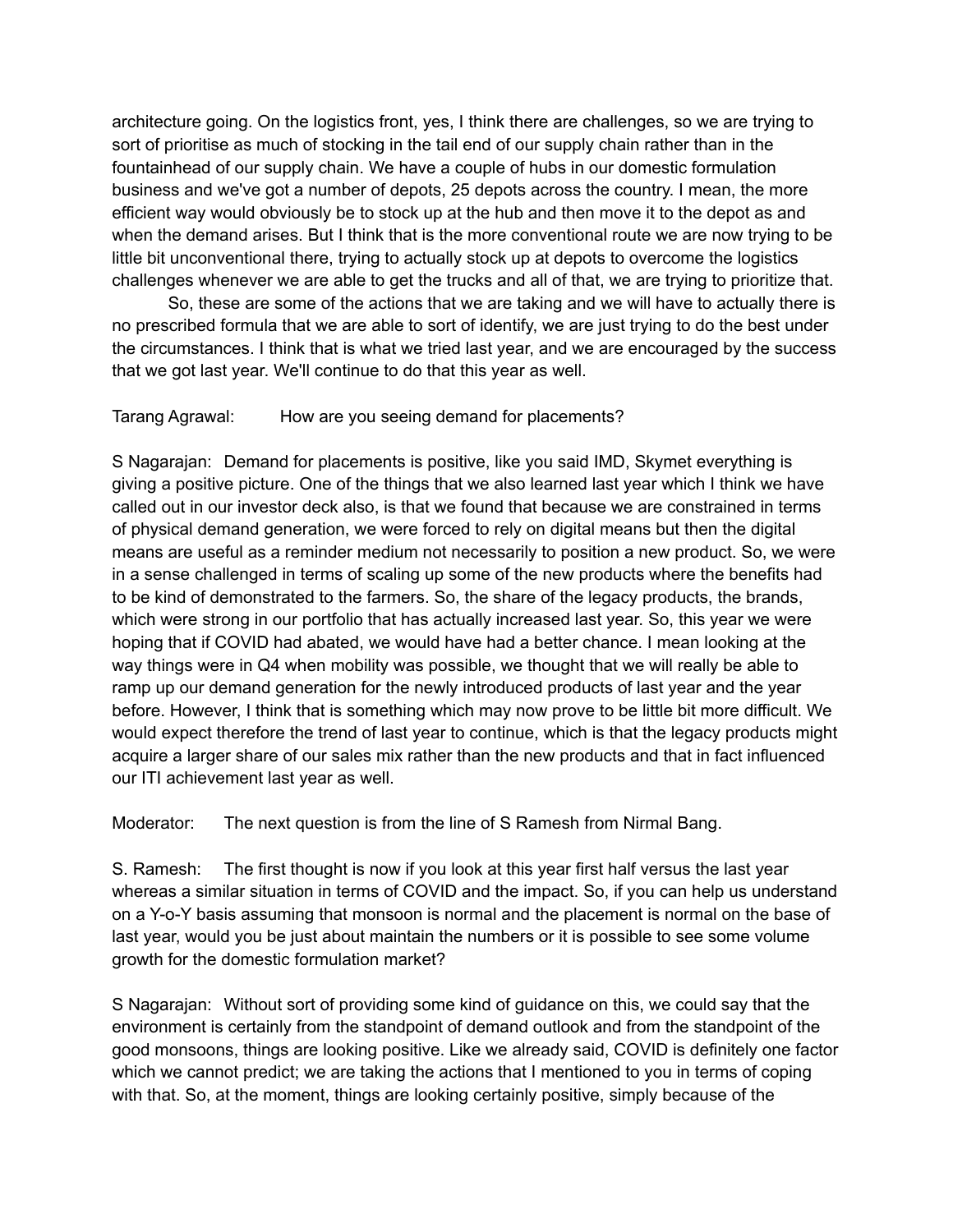experience of last year, we are little bit you can say prepared in some dimensions, but some other dimensions may be completely new this year.

S. Ramesh: Second thought is you mentioned the biological, so in terms of the opportunity size and the kind of investments and as you share a disclaimer do you have any goalpost can you share some thoughts on that?

S Nagarajan: We have introduced biologicals last year in FY'21 with the Neem products that we've mentioned, and we will be having more products coming in as part of our pipeline. Because it is a new category for us, our focus is really to establish this asset like model, which we are following, which is in terms of sourcing the products from a number of partners. So, I think we need to stabilize, we said that we need to stabilize our business model in the course of this year, before we put down specific goalposts in terms of revenue targets for this category.

Moderator: The next question is from the line of Rohan Gupta from Edelweiss.

Rohan Gupta: My question is more on the long-term strategy of the Company and the vision which you have shared for FY'25, the International business would be roughly 40% of the total revenues. So, just wanted to understand little bit more, right now even the current mix also, you have roughly 37% of business is coming from the International business and even if after three years also you are looking at roughly 40% contribution from the International business. So, that elude that domestic growth probably cannot be more than 12% to 15% even at the best of the case and the best of the year. So, do we understand that even the International business also cannot grow probably just more than that 12% to 15% or maybe just a percentage higher in next 2 to 3 years or where we are seeing the limitation, because you have a mentioned some very selected points here in your presentation and the slide number 10, that how you want to grow the International business. So, my question is more on the over next 3 years, why the revenue contribution from the International business still will remain at 40%. I mean that's what we are targeting right now. Just want to understand more on that.

Sanjiv Lal: No Rohan, you'll be aware that we have our existing portfolio which we will continue to be investing for adding capacity as the opportunity keeps emerging and of course you also aware that we are going to be introducing new active ingredients into the International market. The challenge is introducing anything new is it has to go through a registration process. It will take some time to build up in terms of value and volumes and we also looking at intermediates as part of our overall portfolio of exports as an opportunity. Because for Intermediates, we don't need the kind of time required for registration and all of that because it goes in for making an active. Those could be some slightly shorter cycle time opportunities. All these we are looking at. I'm not saying that we will continue to grow at 20% to 23% growth for the crop nutrition portfolio. It will be nice to be there, but we are adding products which are relevant for the crops that we serve to see how that part of our portfolio can also create traction for the volume growth.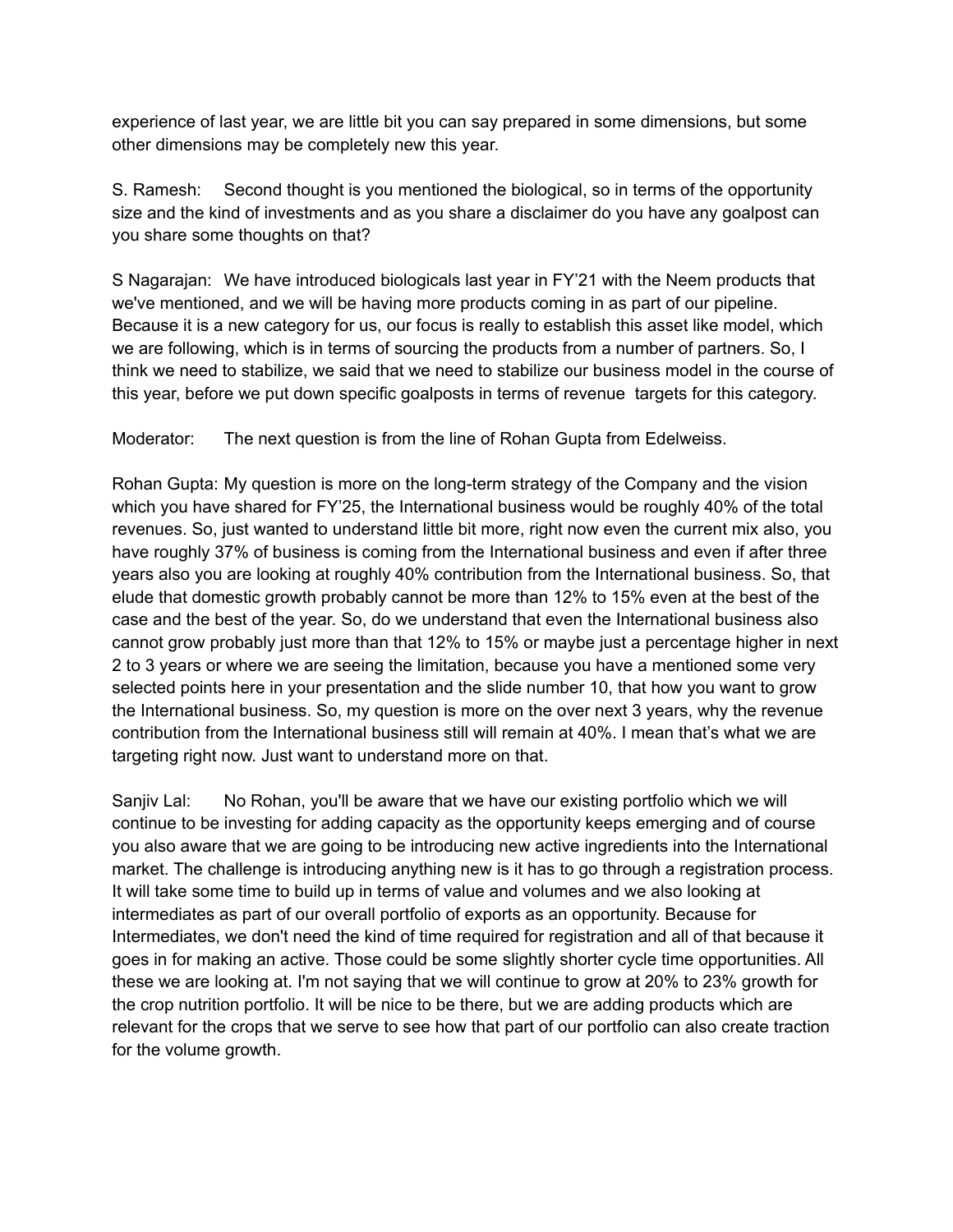Rohan Gupta: So, I get your point. On the same presentation slide, that where you had mentioned that you aim to be part of an innovator's supply chain in the form of exclusive business agreement for the manufacturing of any AI. So, there we understand that, when you're talking about the to be part of an innovator's supply chain, so it means that right now you are only your, our business is more focused on a generic product, but there you want to move ahead and helping the innovators in terms of the launching the products or manufacturing the products, which have yet not been commercialized. That's what we understand so for now this business. I mean, where probably the companies are like PI and Deccan and all are there. So, is that understanding right that you are in talks with some of these innovators and want to be the part of their supply chain where you are planning to help them out, will be helping them in the product innovations and will be associated with them at the early stage of product development and is there any breakthrough on that?

Sanjiv Lal: I think you're going into very-very specific areas, but I would like to just keep it more the generic. When you talk about supply chain, it is both actives as well as intermediate and we are also competitors for many of the innovators, so we need to keep that in mind when we are looking at our contract manufacturing portfolio and therefore it may be generic, it may be a newer technology, newer patented molecules or it may even be intermediates. We have to leverage with what is skill; our skill is with R&D and our skill is manufacturing, where we have a lot of competencies. So, these are the skills we will leverage for partnering with innovators, partnering with International players for expanding this category beyond the active ingredients which we are selling as part of what you may call a catalogue sale. We have the off patented molecules that we can sell to multiple customers.

Rohan Gupta: Yes, so we are planning to expand our catalogue and over next two to three years that is a kind of service we are planning to go ahead with and planning to offer that catalogue to the global players?

Sanjiv Lal: Yes, catalogue is basically a Pendimethalin, Metribuzin, Acephate, Hexaconazole, these are existing active ingredients which you may call as part of our catalogue. So, we can sell it to anyone, wherever we have registrations available in a country, we can sell it to anyone. Contract manufacturing means it is peer to peer. That means we will work exclusively for a particular product with a particular partner. So, there's a difference between what may call a catalogue sale or a contract manufacturing sale.

Moderator: The next question is from the line of Viraj Kacharia from Securities Investment Management.

Viraj Kacharia:I have two questions on the International business. First is, you talked about us giving registration for Metribuzin in Brazil, in US. So, if you look at last year and a half, we saw good amount of pricing pressure in Metri and part of it was the inventory build-up in North American market. So, how's the situation now there and with this relationship is now in place what kind of a market potential is open to us now?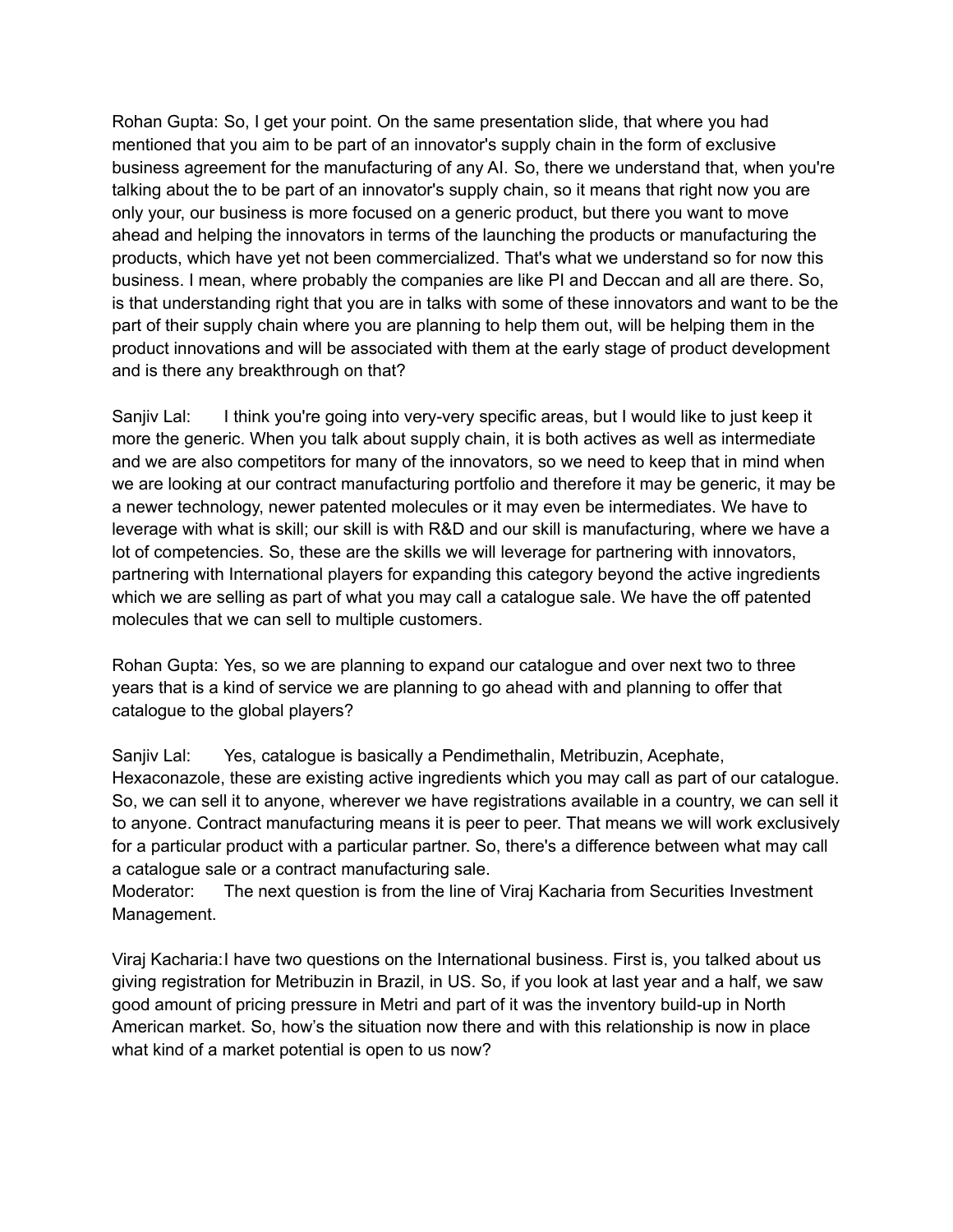S Nagarajan: Yes, I think that is correct, the market situation was tight last year. Therefore, we were carrying stock in Metribuzin. What the registration allows us to do is to increase the number of clients, number of customers with whom we could engage because we now have the registration, our own registration. This is what we have started doing. We are in the process of expanding our customer base. So, the external conditions are also likely to be better, that is what we think. So, therefore we are hoping that Metribuzin will pick up in the course of this financial year FY'22.

Viraj Kacharia:Second question is, in terms of broadly in terms of existing products which we cater to the International business, we are almost at close to full capacity in most of these products and we have a good capacity share compared on a global basis. So, based on your understanding of the market, have you see any other major capacity expansion elsewhere happening for these products and in that sense, how should we understand the overall pricing environment for these plans?

S Nagarajan: Well, I think if you take it product by product, yes. In some products as you know Hexaconazole or in Metribuzin or even in Pendimethalin we have a significant share of the market. In terms of capacity increases in some of them, like for example, Hexaconazole there has, in our understanding last year, been a contraction of capacity. Partly also explaining the the price improvement that we witnessed on Hexaconazole. Of course, it is a product which is largely confined to the Asian markets, mainly targeted towards Paddy crop. Metribuzin on the other hand there was a demand side challenge. I think that we should expect a reasonably stable capacity level in Pendimethalin and in Metribuzin. Acephate there is a significant amount of capacity which is getting built up, but that is not a new development. It's been under construction for the last let's say sometime one year plus. So, product by product there are different dynamics. So, what we think is that in terms of our capacity utilization, the actions that we are focused on is trying to increase the number of registrations, , thereby increasing the markets and the number of partners that we could potentially sell to, apart from of course focusing on the domestic market.

Moderator: The next question is from the line of Vishnu Kumar from Spark Capital.

Vishnu Kumar:Just wanted to understand, this year we will have a new MPP plant come up and the formulation facility as well if I am right?

Sanjiv Lal: Yes that is correct.

Vishnu Kumar:Second, wanted to understand the margins. For the first nine months if we see a YoY you had almost 200 basis points margin expansion, but for the fourth quarter it's almost a 200-basis point deep. Now if I see incremental margins and incremental revenue, I actually see that your gross margins so that nearly 36% revenue and the 41% that is reported. Now, where is the pressure that is coming if I compare on a Y-o-Y basis for you specifically for fourth quarter? S Nagarajan: And you refer to the margins? I mean, you're referring to?

Vishnu Kumar:Gross margin.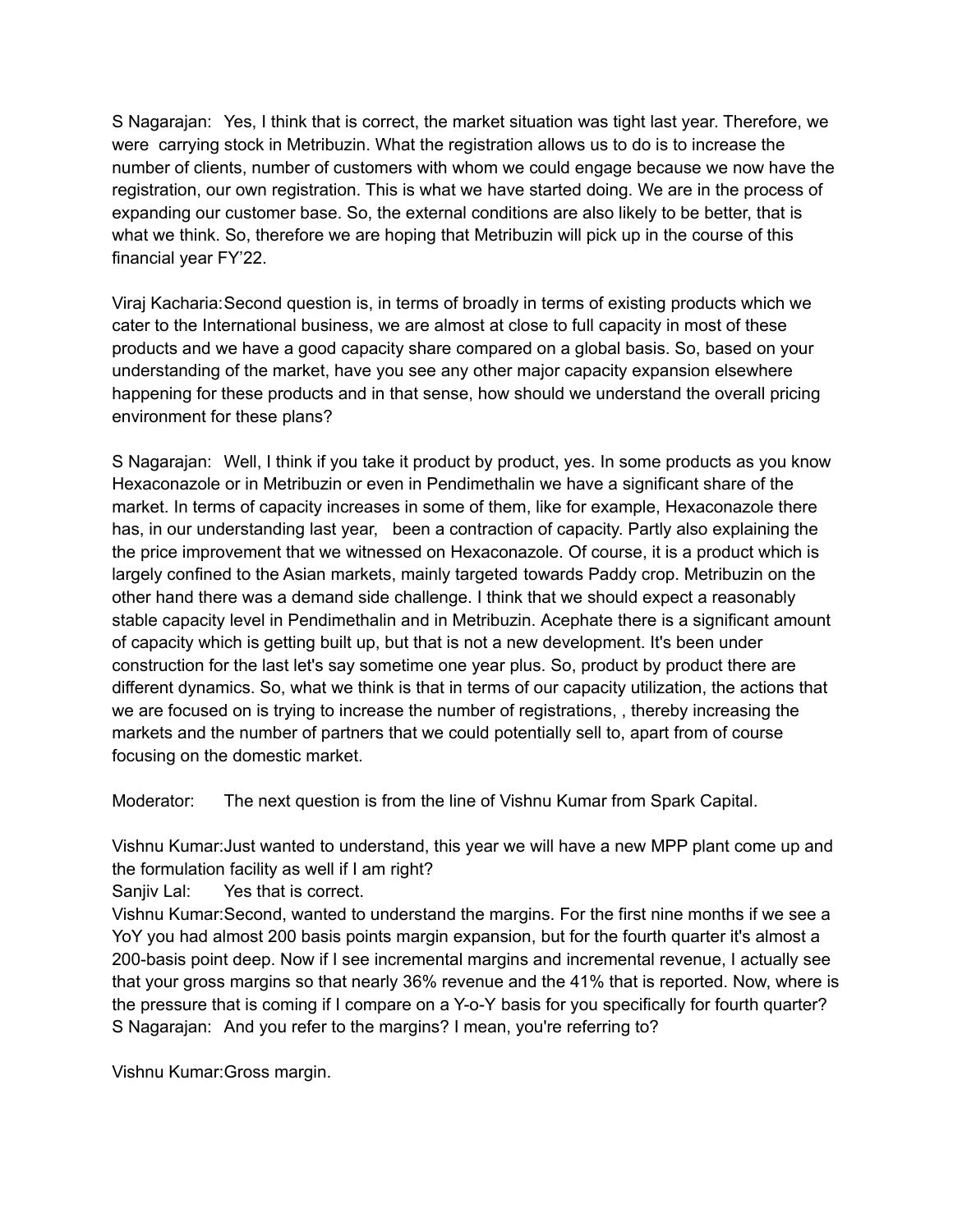S Nagarajan: Have you calculated it from the, because we have not given out the gross margin.

Vishnu Kumar:Yes, we have calculated.

S Nagarajan: Okay. So, here is the way we are thinking about it. Actually, if you look at it on annualized basis, year on year basis, we feel that the margins have actually been quite stable. In fact, you could say little bit better this year and when I say margin, we are referring to the gross margins, gross contributions and that is after knocking out all the variable expenses from the revenue. Of course, there has been a change in the mix and there are changes in terms of product level margins. So, for example, in the case of exports, contract manufacturing and domestic formulation, there is a change in mix between these three compared to last year. And within each of these, if you take exports Metribuzin margins have significantly reduced YoY compared to the previous year. However, the margins on some of the products, like for example Hexaconazole, Acephate, as what we talked about have increased. So, I think there have been variations at the granular level, but at the aggregate level, we feel that the margins have actually improved a little bit. When you subtract only the cost of material and the change in stock from the results sheet and compute the margin, the variable costs are not fully captured in that. So, if you actually captured it and calculate the way we do at the internal MIS level, you can say the margins have actually improved.

Vishnu Kumar:So, would it be fair to say between the domestic and the exports, I am just asking a ballpark number here which would have a higher gross margin on an average, I'm saying considering everything put together on FY20 on overall basis which segment would have a gross margin?

S Nagarajan: Both domestic formulation and International B2B's are similar in terms of margins and range at the gross contribution level. But of course, if you look at the fixed cost that go below the gross contribution level in the exports business, because it is largely B2B and has a much thinner sales and distribution infrastructure, you would find below the GC level. If you calculate at EBITDA level or something like that, it will probably be higher compared to the domestic business.

Moderator: We take the last question from the line of Alok Ranjan from L&T Investment Management Limited.

Alok Ranjan: Just one clarification on the two Herbicides that we have Metribuzin and Pendimethalin, what I see is that of course the global market size of Pendimethalin is more than the double of Metribuzin and in terms of the applications like gram per hectare if you see also our Pendimethalin is widely used. Apart from that Metribuzin the users that's between the cross spending is already there. But when I see into the company, the efforts that we have taken either in terms of the registration or in terms the manufacturing capacity when we compare to Pendimethalin where we have increased by 20%. The efforts are more towards the Metribuzin side, so what I infer is that the Metribuzin looks to be a more mature cost effective herbicides